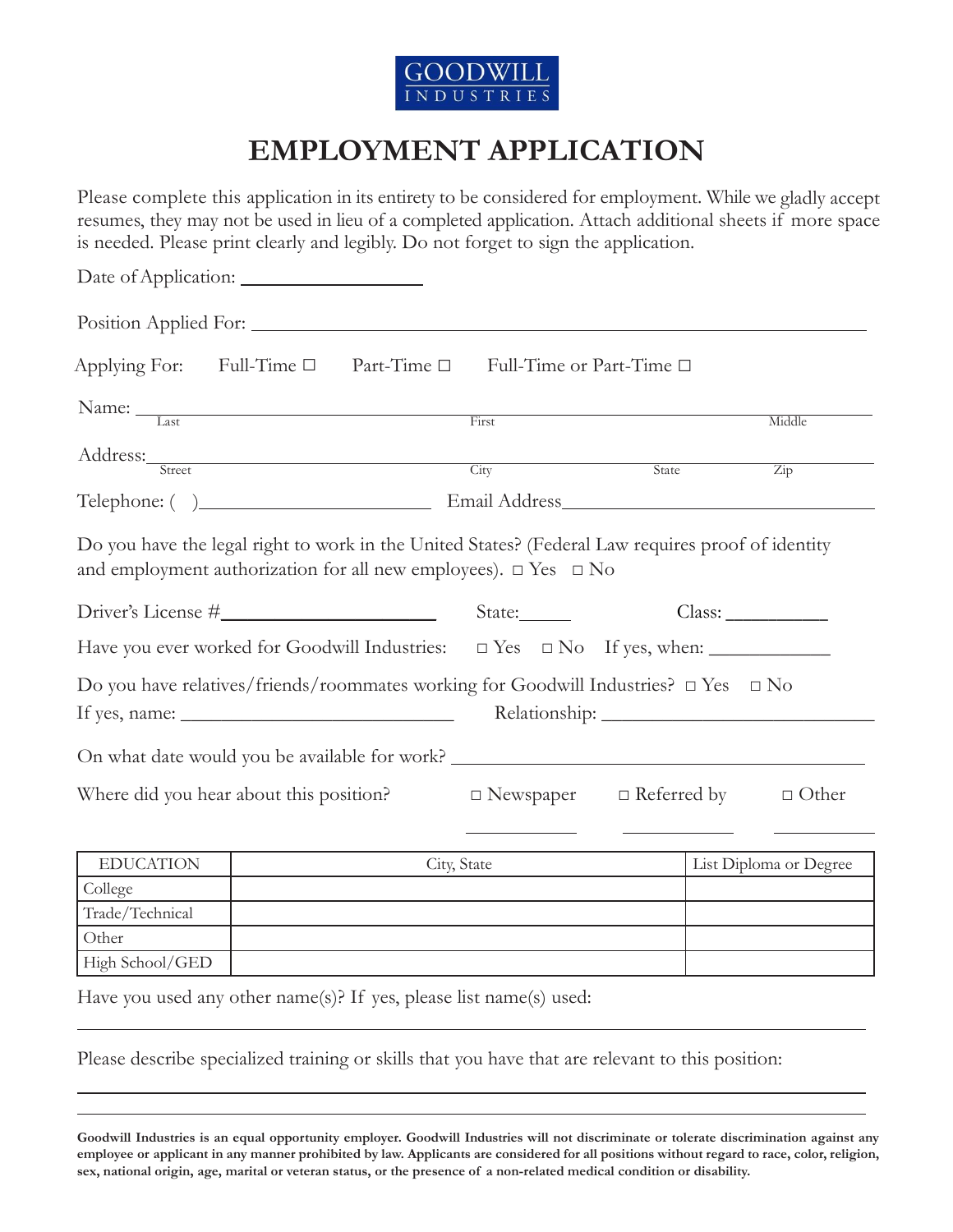## **WORK HISTORY Include ten years of employment history. List most recent to oldest.**

| Most Recent Employer - Are you currently employed with this employer? |                                                                                                                   | $\Box$ Yes $\Box$ No<br>$\square$ No                                                                                                                                                                                                                                                                                                                                                                                                                                                                                                                                                                                                                                                                                    |
|-----------------------------------------------------------------------|-------------------------------------------------------------------------------------------------------------------|-------------------------------------------------------------------------------------------------------------------------------------------------------------------------------------------------------------------------------------------------------------------------------------------------------------------------------------------------------------------------------------------------------------------------------------------------------------------------------------------------------------------------------------------------------------------------------------------------------------------------------------------------------------------------------------------------------------------------|
|                                                                       |                                                                                                                   |                                                                                                                                                                                                                                                                                                                                                                                                                                                                                                                                                                                                                                                                                                                         |
|                                                                       |                                                                                                                   |                                                                                                                                                                                                                                                                                                                                                                                                                                                                                                                                                                                                                                                                                                                         |
|                                                                       |                                                                                                                   | $\overline{Zip}$                                                                                                                                                                                                                                                                                                                                                                                                                                                                                                                                                                                                                                                                                                        |
|                                                                       |                                                                                                                   |                                                                                                                                                                                                                                                                                                                                                                                                                                                                                                                                                                                                                                                                                                                         |
|                                                                       |                                                                                                                   |                                                                                                                                                                                                                                                                                                                                                                                                                                                                                                                                                                                                                                                                                                                         |
|                                                                       |                                                                                                                   |                                                                                                                                                                                                                                                                                                                                                                                                                                                                                                                                                                                                                                                                                                                         |
|                                                                       |                                                                                                                   |                                                                                                                                                                                                                                                                                                                                                                                                                                                                                                                                                                                                                                                                                                                         |
|                                                                       |                                                                                                                   |                                                                                                                                                                                                                                                                                                                                                                                                                                                                                                                                                                                                                                                                                                                         |
|                                                                       |                                                                                                                   |                                                                                                                                                                                                                                                                                                                                                                                                                                                                                                                                                                                                                                                                                                                         |
|                                                                       | State                                                                                                             | Zip                                                                                                                                                                                                                                                                                                                                                                                                                                                                                                                                                                                                                                                                                                                     |
|                                                                       |                                                                                                                   |                                                                                                                                                                                                                                                                                                                                                                                                                                                                                                                                                                                                                                                                                                                         |
|                                                                       |                                                                                                                   |                                                                                                                                                                                                                                                                                                                                                                                                                                                                                                                                                                                                                                                                                                                         |
|                                                                       |                                                                                                                   |                                                                                                                                                                                                                                                                                                                                                                                                                                                                                                                                                                                                                                                                                                                         |
|                                                                       |                                                                                                                   |                                                                                                                                                                                                                                                                                                                                                                                                                                                                                                                                                                                                                                                                                                                         |
|                                                                       |                                                                                                                   |                                                                                                                                                                                                                                                                                                                                                                                                                                                                                                                                                                                                                                                                                                                         |
|                                                                       |                                                                                                                   | State<br>$\overline{Zip}$                                                                                                                                                                                                                                                                                                                                                                                                                                                                                                                                                                                                                                                                                               |
|                                                                       |                                                                                                                   |                                                                                                                                                                                                                                                                                                                                                                                                                                                                                                                                                                                                                                                                                                                         |
| Job Duties: New York Duties:                                          |                                                                                                                   |                                                                                                                                                                                                                                                                                                                                                                                                                                                                                                                                                                                                                                                                                                                         |
|                                                                       |                                                                                                                   |                                                                                                                                                                                                                                                                                                                                                                                                                                                                                                                                                                                                                                                                                                                         |
|                                                                       |                                                                                                                   |                                                                                                                                                                                                                                                                                                                                                                                                                                                                                                                                                                                                                                                                                                                         |
|                                                                       |                                                                                                                   |                                                                                                                                                                                                                                                                                                                                                                                                                                                                                                                                                                                                                                                                                                                         |
|                                                                       | State                                                                                                             | Zip                                                                                                                                                                                                                                                                                                                                                                                                                                                                                                                                                                                                                                                                                                                     |
|                                                                       |                                                                                                                   |                                                                                                                                                                                                                                                                                                                                                                                                                                                                                                                                                                                                                                                                                                                         |
|                                                                       |                                                                                                                   |                                                                                                                                                                                                                                                                                                                                                                                                                                                                                                                                                                                                                                                                                                                         |
|                                                                       |                                                                                                                   |                                                                                                                                                                                                                                                                                                                                                                                                                                                                                                                                                                                                                                                                                                                         |
| Reason for Leaving: 1988. The Manual Assembly Reason for Leaving:     |                                                                                                                   |                                                                                                                                                                                                                                                                                                                                                                                                                                                                                                                                                                                                                                                                                                                         |
|                                                                       |                                                                                                                   |                                                                                                                                                                                                                                                                                                                                                                                                                                                                                                                                                                                                                                                                                                                         |
|                                                                       | Supervisor:<br>Address: Street City<br>Supervisor:<br>Address: Street City<br>Address: Street City<br>Supervisor: | $\Box$ Yes<br>Company: Type of Business: Phone: Phone:<br>Address: Street City<br>State<br>Employed From: To: To:<br>Job Duties: New York Changes and Section 2014<br>Reason for Leaving: New York Changes and the contract of the contract of the contract of the contract of the contract of the contract of the contract of the contract of the contract of the contract of the contract of the c<br>Company: Type of Business: Phone: Phone:<br>,我们也不能会有一个人的事情。""我们的人们是不是我们的人,我们也不能会有一个人的人,我们也不能会有一个人的人,我们也不能会有一个人的人,我们也不能会有一个人的人<br>Company: Type of Business: Phone: Phone:<br>Reason for Leaving: New York Changes and Season for Leaving:<br>Company: Type of Business: Phone: Phone:<br>Employed From: To: To: |

\_\_\_\_\_\_\_\_\_\_\_\_\_\_\_\_\_\_\_\_\_\_\_\_\_\_\_\_\_\_\_\_\_\_\_\_\_\_\_\_\_\_\_\_\_\_\_\_\_\_\_\_\_\_\_\_\_\_\_\_\_\_\_\_\_\_\_\_\_\_\_\_\_\_\_\_\_\_\_\_\_\_\_\_\_\_\_\_\_\_\_\_\_\_\_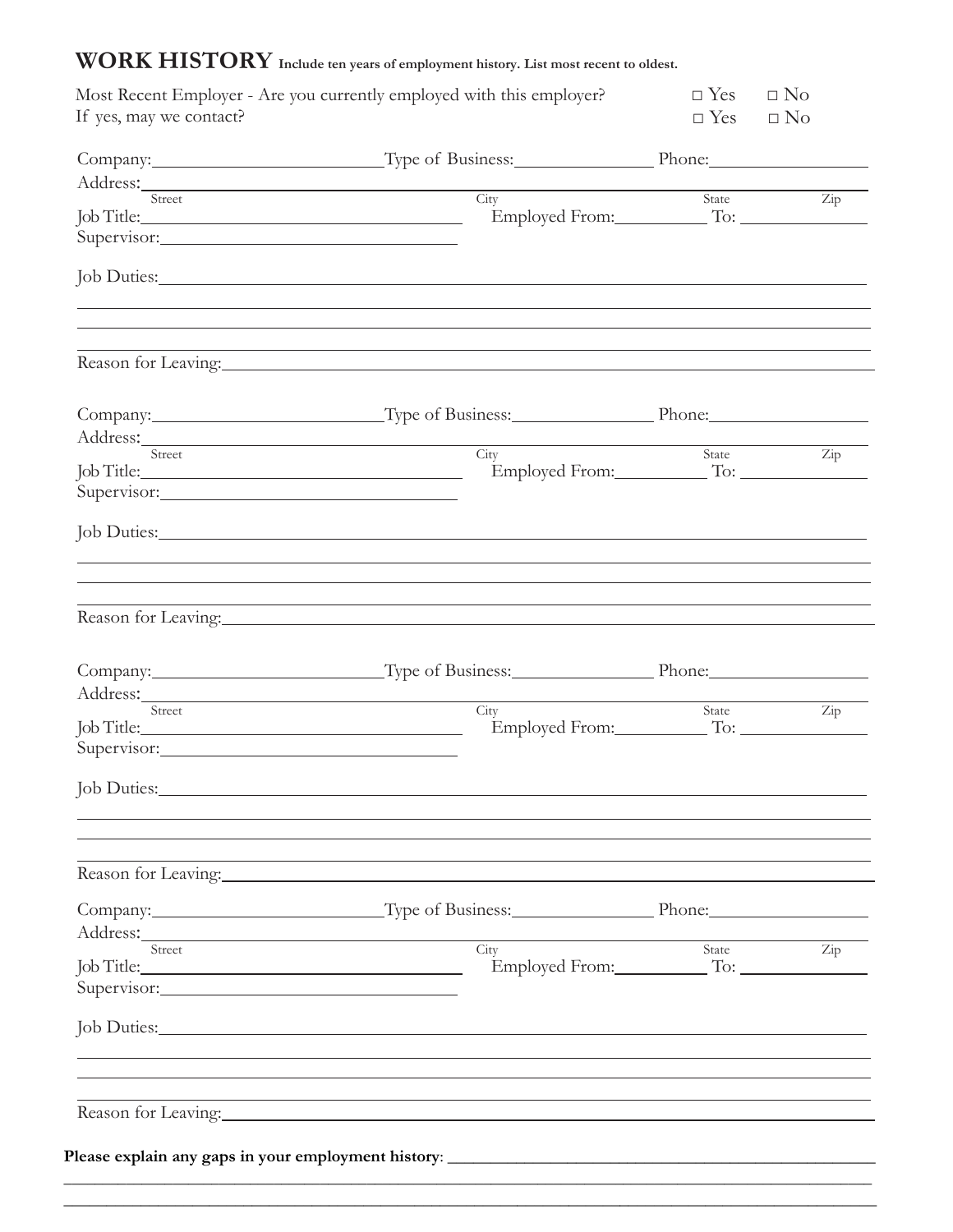### **JOB RELATED BACKGROUND**

Goodwill Industries has a **zero-tolerance** drug and alcohol policy. All job offers are contingent on passing a background check including a drug and alcohol test that includes screening for THC. Are you willing to submit to drug and alcohol screening?  $\Box$  Yes  $\Box$  No if yes, are you able to pass drug screening?  $\Box$  Yes  $\Box$  No

Do you understand the basic requirements needed to perform this job?  $\Box$  Yes  $\Box$  No

Are you able to perform this job safely without significant risk of substantial harm to yourself or others?  $\Box$  Yes  $\Box$  No You may answer YES if you can perform all essential functions of the job with or without reasonable accommodation.

Goodwill Industries will provide reasonable accommodation to a person with a disability. However, you are not required to identify yourself as a disabled person on this application form. If you need reasonable accommodations to perform the essential functions of the job then please respond to the following question: How would you perform the task, and with what accommodation(s)?

#### **WORK AVAILABILITY**

Retail employee work schedules include day, evening, weekend and holiday hours. All employees are expected to work as scheduled. Retail employees will typically include multiple evening shifts per week, weekends, and holidays as needed and determined by business need. Please indicate below the shifts you **ARE** able to work. Limited availability may preclude you from being considered.

| I am able to work the following: | Mornings | Afternoons | Evenings |
|----------------------------------|----------|------------|----------|
| <b>SUNDAY</b>                    |          |            |          |
| <b>MONDAY</b>                    |          |            |          |
| TUESDAY                          |          |            |          |
| WEDNESDAY                        |          |            |          |
| THURSDAY                         |          |            |          |
| <b>FRIDAY</b>                    |          |            |          |
| <b>SATURDAY</b>                  |          |            |          |

#### **REFERENCES**

Please list three professional references. Include only individuals familiar with your work ability. Do **NOT**  include relatives or supervisors from work history listed above.

| Name | Address | Telephone | Relationship / Years Known |
|------|---------|-----------|----------------------------|
|      |         |           |                            |
|      |         |           |                            |
|      |         |           |                            |

#### **AGREEMENT & RELEASE MUST BE SIGNED AND DATED (Please complete next page)**